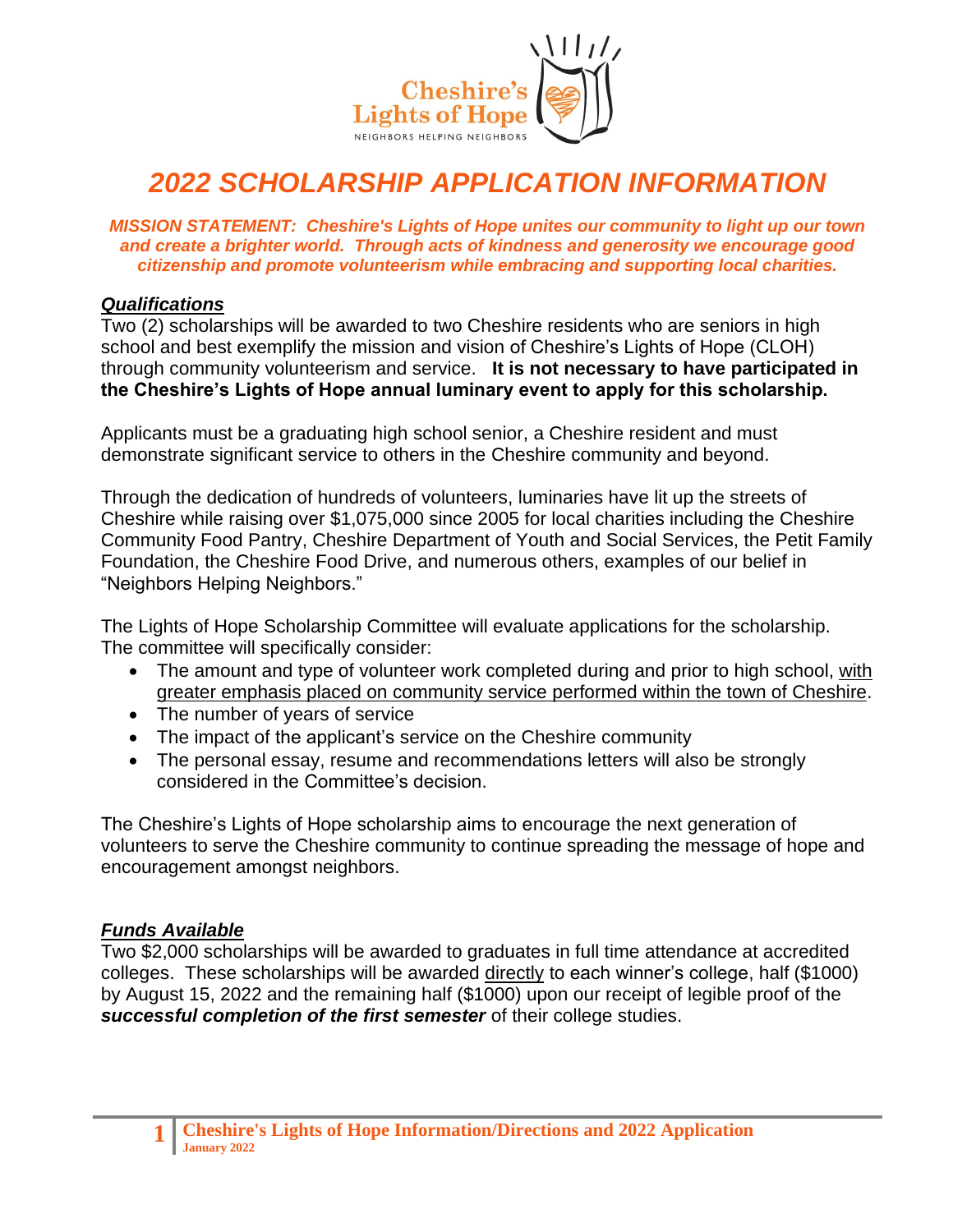

### *HOW TO APPLY*

**Each applicant must complete the** *CLOH's 2022 Scholarship Application Form*, which is available on the Cheshire's Lights of Hope website (*[www.cheshireslightsofhope.com\)](http://www.cheshireslightsofhope.com/).*

**As part of the application form, the applicant must submit an essay (approximately 500 words) describing the local Cheshire community service activities you have participated in and how those activities have impacted your life and the lives of others in the Cheshire community.** 

Additional information:

- Financial information, SAT information and Transcripts **are not** required.
- Must self-report GPA on application form. A cumulative GPA of 2.5 or greater is required to apply for this scholarship.
- A copy of your resume is required.
- In addition to the Community and Volunteer Service section of the CLOH application**, documentation (proof of hours of service) must be provided from any organization the applicant performed over 100 hours of community service in a given year for.**
- Two (2) letters of recommendation are required, **one of which must be from an organization the volunteer has performed community service with**. Neither recommendation may be from a relative of the applicant.
- All high school seniors who are Cheshire residents may apply.
- Any applications without the required documents **will be removed** from consideration.
- **Your application must be submitted in full by March 11, 2022.** Applications with support documentation may be submitted through the following methods:
	- ➢Submitted to the Cheshire HS School Counseling Dept. (CHS students).
	- ➢Submitted electronically via the CLOH website (*[www.cheshireslightsofhope.com\)](http://www.cheshireslightsofhope.com/).*
	- ➢ Mailed to the following address (must be postmarked by March 11, 2022):

**Scholarship Committee Chair Cheshire's Lights of Hope PO Box 553 Cheshire, CT 06410**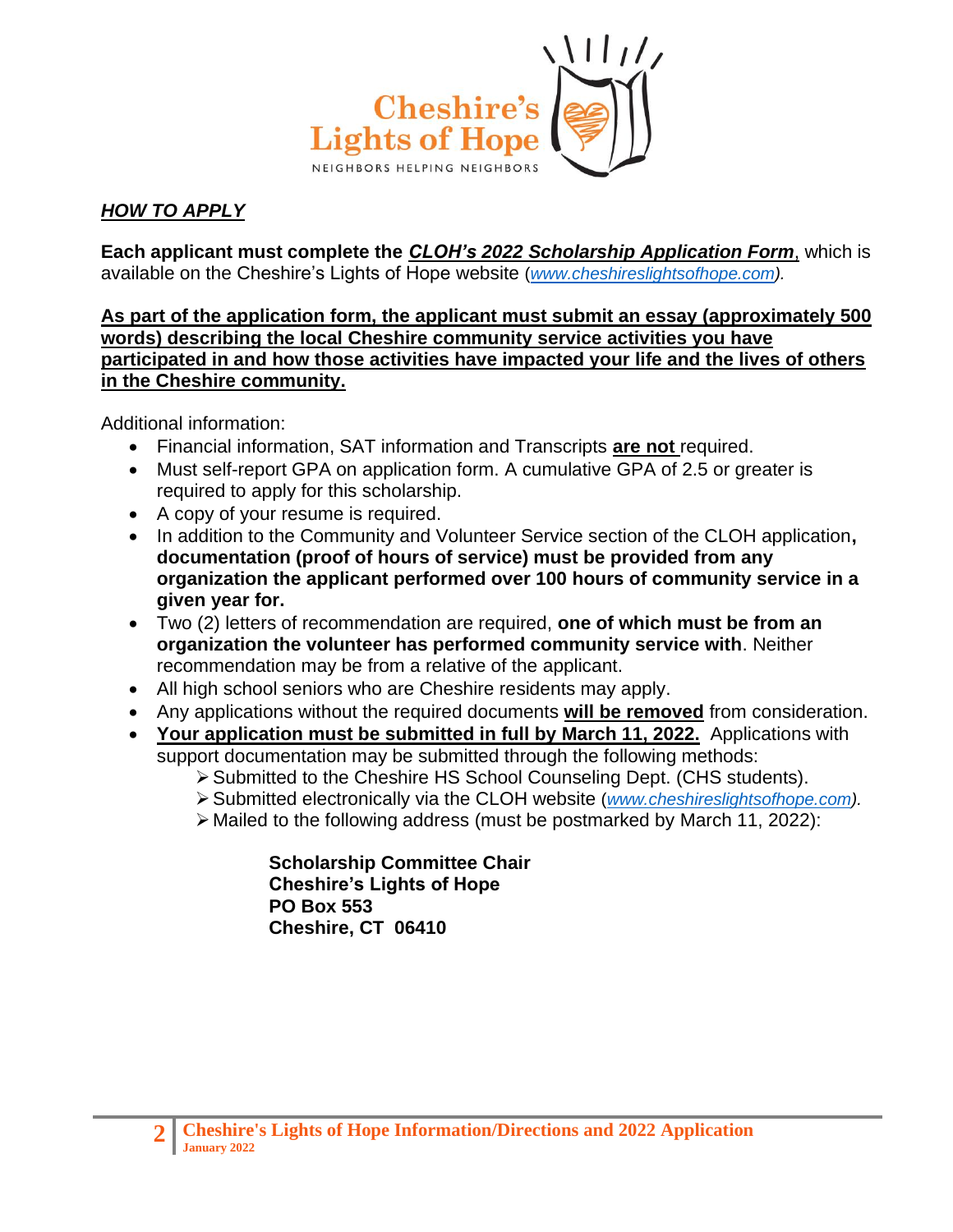

# **2022** *SCHOLARSHIP APPLICATION*

# *MUST BE SUBMITTED OR POSTMARKED BY MARCH 11, 2022*

| Address: |  |                                                                                   |  |  |
|----------|--|-----------------------------------------------------------------------------------|--|--|
|          |  |                                                                                   |  |  |
|          |  |                                                                                   |  |  |
|          |  |                                                                                   |  |  |
|          |  | Cumulative High School Grade Point Average (GPA): _________________________       |  |  |
|          |  |                                                                                   |  |  |
|          |  |                                                                                   |  |  |
|          |  | Occupation: ________________________________ Employer: _________________________  |  |  |
|          |  |                                                                                   |  |  |
|          |  | Occupation: _______________________________ Employer: __________________________  |  |  |
|          |  | Name of college/university you plan to attend or to which you have been accepted: |  |  |

Intended Major/Course of Study:

### **ESSAY**

Please attach an essay (approximately 500 words) describing the local community and volunteer service activities you have participated in Cheshire and how those activities have impacted your life and the lives of others in the Cheshire Community.

#### **RECOMMENDATIONS**

Please attach two letters of recommendation, **one of which must be from an organization the volunteer has performed community service with**. Neither recommendation may be from a relative of the applicant.

#### **RESUME**

Please attach a copy of your resume.